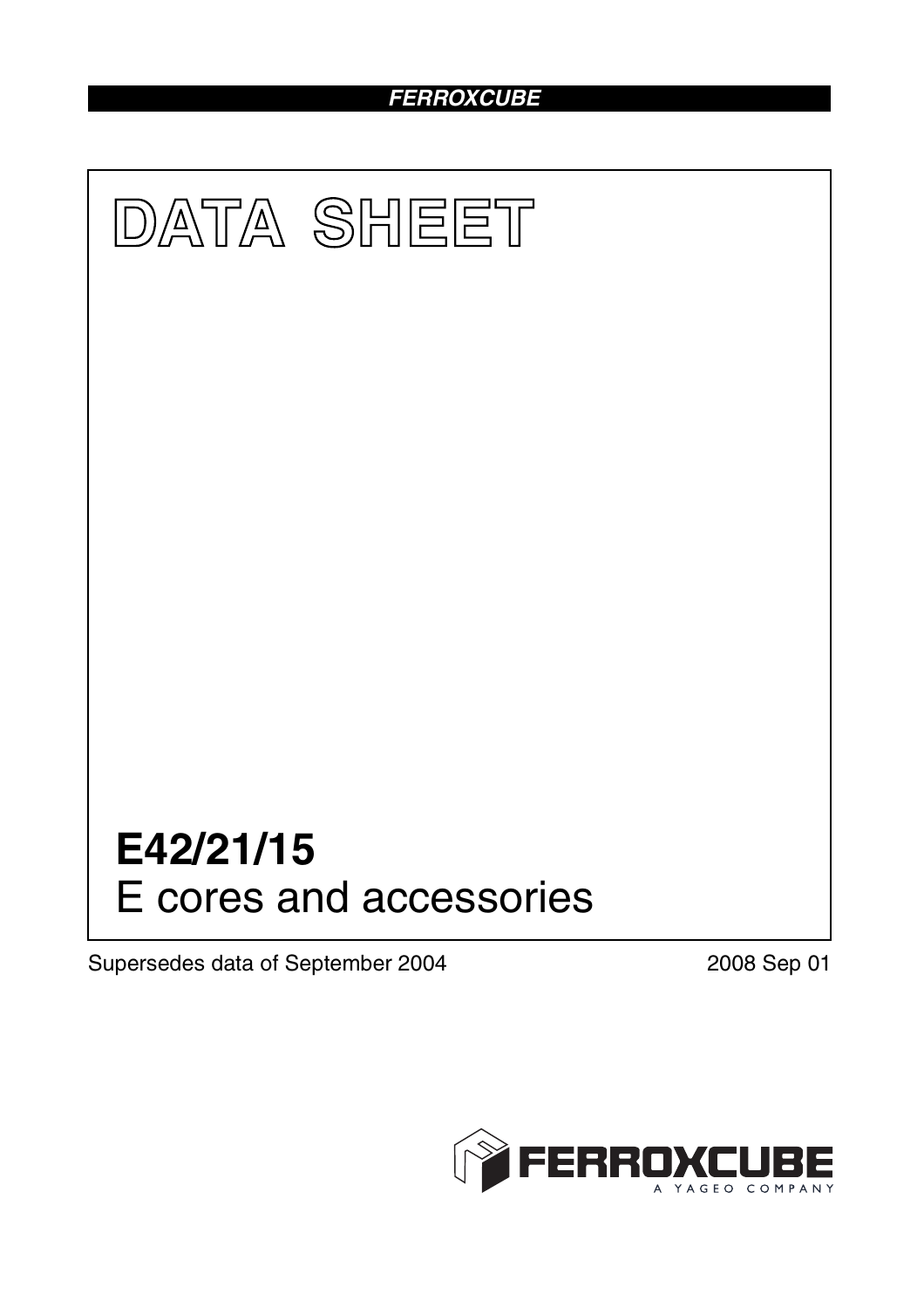#### **CORE SETS**

#### **Effective core parameters**

| <b>SYMBOL</b>             | <b>PARAMETER</b>  | <b>VALU</b><br>Е | <b>UNIT</b>     |
|---------------------------|-------------------|------------------|-----------------|
| $\Sigma(I/A)$             | core factor (C1)  | 0.548            | $mm-1$          |
| $V_{\rm e}$               | effective volume  | 17300            | mm <sup>3</sup> |
| $\mathsf{I}_\mathsf{e}$   | effective length  | 97.0             | mm              |
| $\mathsf{A}_{\mathsf{e}}$ | effective area    | 178              | mm <sup>2</sup> |
| min                       | minimum area      | 175              | mm <sup>2</sup> |
| m                         | mass of core half | $\approx 44$     | g               |



#### **Core halves**

 $A_L$  measured in combination with a non-gapped core half, clamping force for  $A_L$  measurements 40  $\pm$ 20 N, unless stated otherwise.

| <b>GRADE</b> | $A_L$<br>(nH)                | μ <sub>e</sub> | <b>TOTAL AIR GAP</b><br>$(\mu m)$ | <b>TYPE NUMBER</b>  |
|--------------|------------------------------|----------------|-----------------------------------|---------------------|
| 3C81         | $100 \pm 5\%$ <sup>(1)</sup> | $\approx 43$   | $\approx$ 3960                    | E42/21/15-3C81-E100 |
|              | $160 \pm 5\%$ <sup>(1)</sup> | $\approx 69$   | $\approx 2060$                    | E42/21/15-3C81-E160 |
|              | $250 \pm 5\%/1$              | $\approx$ 108  | $\approx$ 1140                    | E42/21/15-3C81-E250 |
|              | $315 + 5%$                   | $\approx 137$  | $\approx 850$                     | E42/21/15-3C81-A315 |
|              | 400 $\pm$ 8%                 | $\approx$ 173  | $\approx 630$                     | E42/21/15-3C81-A400 |
|              | 630 ±15%                     | $\approx$ 273  | $\approx 360$                     | E42/21/15-3C81-A630 |
|              | 5300 ± 25%                   | $\approx$ 2300 | $\approx 0$                       | E42/21/15-3C81      |
| 3C90         | $100 \pm 5\%$ <sup>(1)</sup> | $\approx 43$   | $\approx$ 3960                    | E42/21/15-3C90-E100 |
|              | $160 \pm 5\%$ <sup>(1)</sup> | $\approx 69$   | $\approx 2060$                    | E42/21/15-3C90-E160 |
|              | $250 \pm 5\%$ <sup>(1)</sup> | $\approx$ 108  | $\approx$ 1140                    | E42/21/15-3C90-E250 |
|              | $315 + 5%$                   | $\approx$ 137  | $\approx 850$                     | E42/21/15-3C90-A315 |
|              | 400 $\pm$ 8%                 | $\approx$ 173  | $\approx 630$                     | E42/21/15-3C90-A400 |
|              | 630 $\pm$ 15%                | $\approx$ 273  | $\approx 360$                     | E42/21/15-3C90-A630 |
|              | 3950 ± 25%                   | $\approx$ 1710 | $\approx 0$                       | E42/21/15-3C90      |
| 3C91<br>des  | 5300 ± 25%                   | $\approx$ 2300 | $\approx 0$                       | E42/21/15-3C91      |
| 3C92<br>des  | $3100 + 25%$                 | $\approx$ 1350 | $\approx 0$                       | E42/21/15-3C92      |
| 3C94         | 4100 ± 25%                   | $\approx 1780$ | $\approx 0$                       | E42/21/15-3C94      |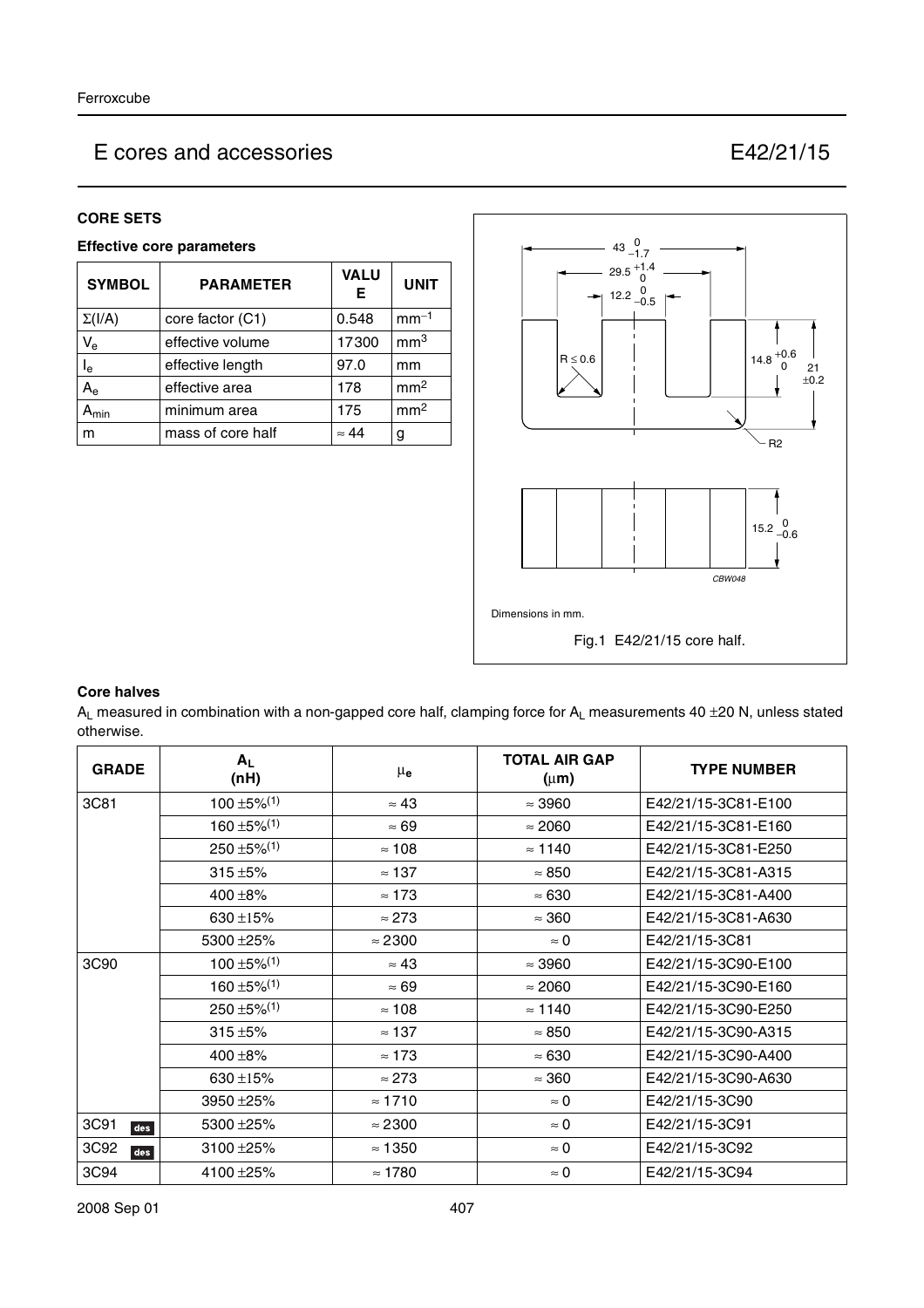| <b>GRADE</b> | $A_L$<br>(nH)                | μ <sub>e</sub> | <b>TOTAL AIR GAP</b><br>$(\mu m)$ | <b>TYPE NUMBER</b> |
|--------------|------------------------------|----------------|-----------------------------------|--------------------|
| 3C95<br>des  | 5300 ± 25%                   | $\approx$ 2300 | $\approx 0$                       | E42/21/15-3C95     |
| 3F3          | $100 \pm 5\%$ <sup>(1)</sup> | $\approx 43$   | $\approx$ 3960                    | E42/21/15-3F3-E100 |
|              | $160 \pm 5\%$ <sup>(1)</sup> | $\approx 69$   | $\approx 2060$                    | E42/21/15-3F3-E160 |
|              | $250 \pm 5\%/1$              | $\approx$ 108  | $\approx$ 1140                    | E42/21/15-3F3-E250 |
|              | $315 + 5%$                   | $\approx$ 137  | $\approx 850$                     | E42/21/15-3F3-A315 |
|              | $400 + 8\%$                  | $\approx$ 173  | $\approx 630$                     | E42/21/15-3F3-A400 |
|              | $630 + 15%$                  | $\approx$ 273  | $\approx 360$                     | E42/21/15-3F3-A630 |
|              | $3600 + 25%$                 | $\approx$ 1560 | $\approx 0$                       | E42/21/15-3F3      |

#### **Note**

1. Measured in combination with an equal gapped core half, clamping force for  $A_L$  measurements, 40  $\pm$ 20 N.

| Properties of core sets under power conditions |  |
|------------------------------------------------|--|
|                                                |  |

|                 | $B(mT)$ at                                      | CORE LOSS (W) at                               |                                                 |                                                |                                                 |                                              |
|-----------------|-------------------------------------------------|------------------------------------------------|-------------------------------------------------|------------------------------------------------|-------------------------------------------------|----------------------------------------------|
| <b>GRADE</b>    | $H = 250$ A/m;<br>$f = 25$ kHz;<br>$T = 100 °C$ | $f = 25$ kHz;<br>$B = 200 mT;$<br>$T = 100 °C$ | $f = 100$ kHz;<br>$B = 100 mT;$<br>$T = 100 °C$ | $f = 100$ kHz;<br>$B = 200 mT;$<br>$T = 25 °C$ | $f = 100$ kHz;<br>$B = 200$ mT;<br>$T = 100 °C$ | $= 400$ kHz;<br>$B = 50 mT;$<br>$T = 100 °C$ |
| 3C81            | $\geq 320$                                      | $\leq 3.6$                                     |                                                 |                                                |                                                 |                                              |
| 3C90            | $\geq 320$                                      | $\leq 1.9$                                     | $\leq$ 2.2                                      |                                                |                                                 |                                              |
| 3C91            | $\geq 320$                                      |                                                | $\leq 1.3^{(1)}$                                |                                                | ≤ 7.0 <sup>1)</sup>                             |                                              |
| 3C92            | $\geq$ 370                                      |                                                | $\leq 1.7$                                      |                                                | $\leq 8.8$                                      |                                              |
| 3C94            | $\geq 320$                                      |                                                | $\leq 1.7$                                      |                                                | $\leq 8.8$                                      |                                              |
| 3C95            | $\geq 320$                                      |                                                |                                                 | $\leq 10.9$                                    | $\leq 10.4$                                     |                                              |
| 3F <sub>3</sub> | $\geq 320$                                      |                                                | $\leq$ 2.2                                      |                                                |                                                 | $\leq$ 3.8                                   |

## **Note**

1. Measured at 60 °C.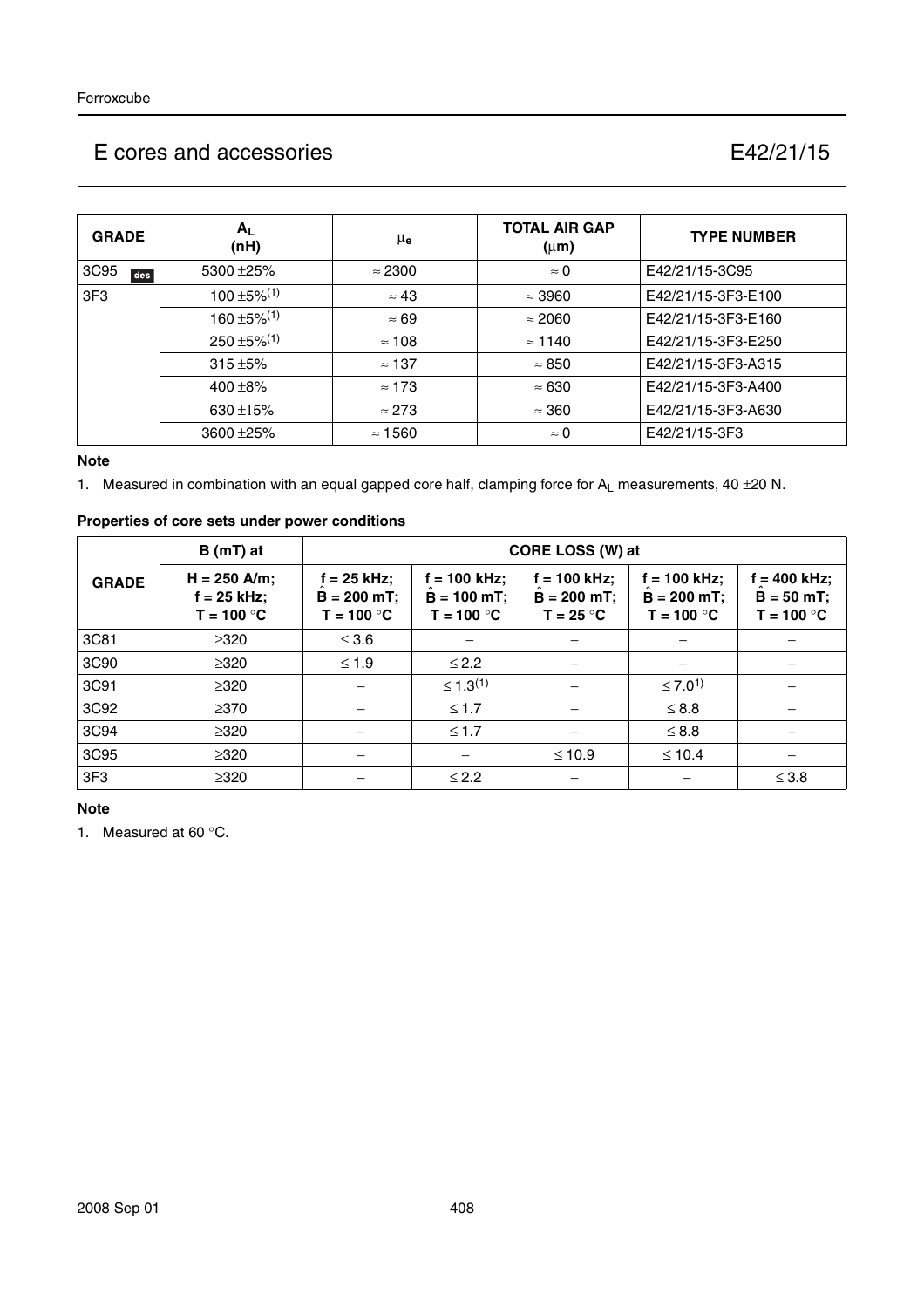## **COIL FORMERS**

### **General data for E42/21/15 coil former without pins**

| <b>PARAMETER</b>              | <b>SPECIFICATION</b>                                                                                                         |  |
|-------------------------------|------------------------------------------------------------------------------------------------------------------------------|--|
| Coil former material          | polybutyleneterephtalate (PBT), glass reinforced, flame retardant in<br>accordance with "UL 94V-0"; UL file number E45329(R) |  |
| Maximum operating temperature | 155 °C, <i>"IEC 60085"</i> , class F                                                                                         |  |



### **Winding data and area product for E42/21/15 coil former without pins**

| <b>NUMBER OF</b><br><b>SECTIONS</b> | <b>WINDING</b><br><b>AREA</b><br>(mm <sup>2</sup> ) | <b>MINIMUM</b><br><b>WINDING</b><br><b>WIDTH</b><br>(mm) | <b>AVERAGE</b><br><b>LENGTH OF</b><br><b>TURN</b><br>(mm) | <b>AREA</b><br><b>PRODUCT</b><br>Ae x Aw<br>(mm <sup>4</sup> ) | <b>TYPE NUMBER</b> |
|-------------------------------------|-----------------------------------------------------|----------------------------------------------------------|-----------------------------------------------------------|----------------------------------------------------------------|--------------------|
|                                     | 178                                                 | 26.2                                                     | 93                                                        | 31700                                                          | CP-E42/21/15-1S    |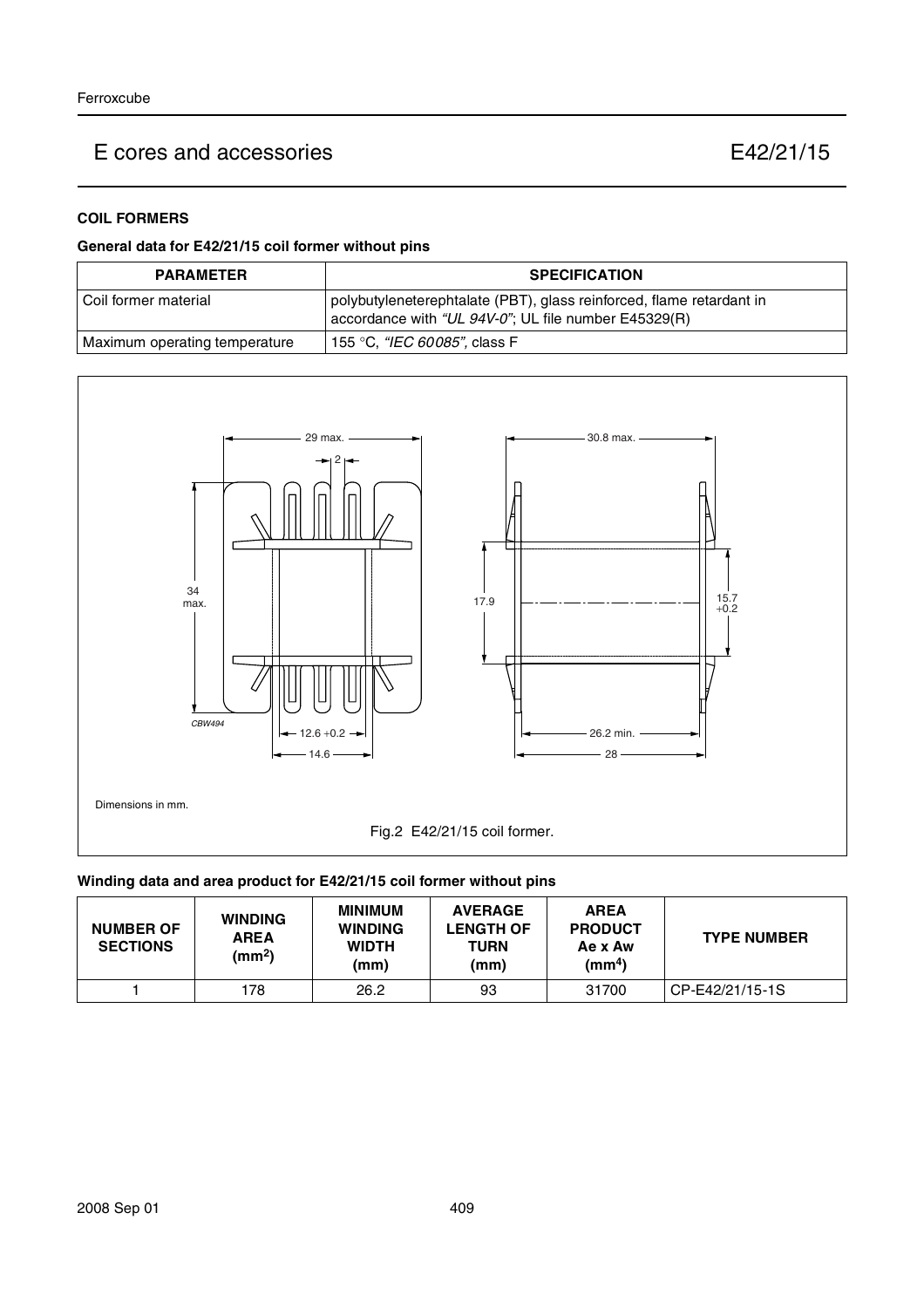### **General data for 10-pins E42/21/15 coil former**

| <b>PARAMETER</b>              | <b>SPECIFICATION</b>                                                                                            |
|-------------------------------|-----------------------------------------------------------------------------------------------------------------|
| l Coil former material        | polyamide (PA6.6), glass reinforced, flame retardant in accordance with<br>"UL 94-HB"; UL file number E41613(M) |
| l Pin material                | copper-tin alloy (CuSn), tin (Sn) plated                                                                        |
| Maximum operating temperature | 130 °C, "IEC 60085", class E                                                                                    |
| Resistance to soldering heat  | "IEC 60068-2-20", Part 2, Test Tb, method 1B: 350 °C, 3.5 s                                                     |
| Solderability                 | "IEC 60068-2-20", Part 2, Test Ta, method 1: 235 °C, 2 s                                                        |



## **Winding data and area product for 10-pins E42/21/15 coil former**

| <b>NUMBER OF</b><br><b>SECTIONS</b> | <b>WINDING</b><br><b>AREA</b><br>(mm <sup>2</sup> ) | <b>MINIMUM</b><br><b>WINDING</b><br><b>WIDTH</b><br>(mm) | <b>AVERAGE</b><br><b>LENGTH OF</b><br><b>TURN</b><br>(mm) | <b>AREA</b><br><b>PRODUCT</b><br>Ae x Aw<br>(mm <sup>4</sup> ) | <b>TYPE NUMBER</b>   |
|-------------------------------------|-----------------------------------------------------|----------------------------------------------------------|-----------------------------------------------------------|----------------------------------------------------------------|----------------------|
|                                     | 178                                                 | 25.5                                                     | 93                                                        | 31700                                                          | CPH-E42/21/15-1S-10P |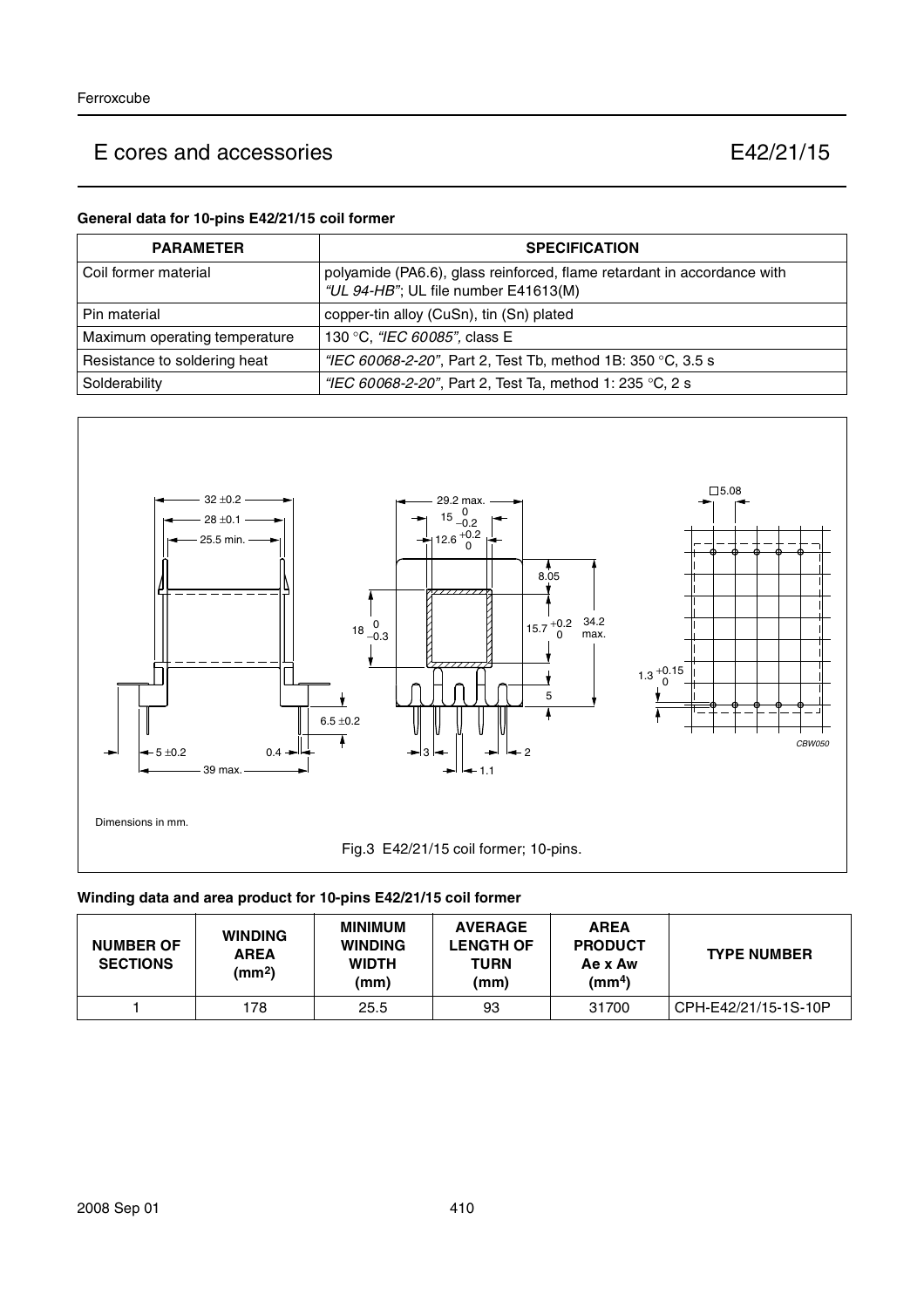### **General data for 10-pins E42/21/15 coil former (A)**

| <b>PARAMETER</b>              | <b>SPECIFICATION</b>                                                                                            |
|-------------------------------|-----------------------------------------------------------------------------------------------------------------|
| l Coil former material        | polyamide (PA6.6), glass reinforced, flame retardant in accordance with<br>"UL 94-HB"; UL file number E41938(M) |
| l Pin material                | copper-tin alloy (CuSn), tin (Sn) plated                                                                        |
| Maximum operating temperature | 130 °C, "IEC 60085", class A                                                                                    |
| Resistance to soldering heat  | "IEC 60068-2-20", Part 2, Test Tb, method 1B: 350 °C, 3.5 s                                                     |
| Solderability                 | "IEC 60068-2-20", Part 2, Test Ta, method 1: 235 °C, 2 s                                                        |



## **Winding data and area product for 10-pins E42/21/15 coil former**

| <b>NUMBER OF</b><br><b>SECTIONS</b> | <b>MINIMUM</b><br><b>WINDING</b><br><b>AREA</b><br>$\text{(mm}^2)$ | <b>NOMINAL</b><br><b>WINDING</b><br><b>WIDTH</b><br>(mm) | <b>AVERAGE</b><br><b>LENGTH OF</b><br><b>TURN</b><br>(mm) | <b>AREA</b><br><b>PRODUCT</b><br>Ae x Aw<br>(mm <sup>4</sup> ) | <b>TYPE NUMBER</b>     |
|-------------------------------------|--------------------------------------------------------------------|----------------------------------------------------------|-----------------------------------------------------------|----------------------------------------------------------------|------------------------|
|                                     | 180                                                                | 26.3                                                     | 87                                                        | 32000                                                          | CPH-E42/15-1S-10PD-A-Z |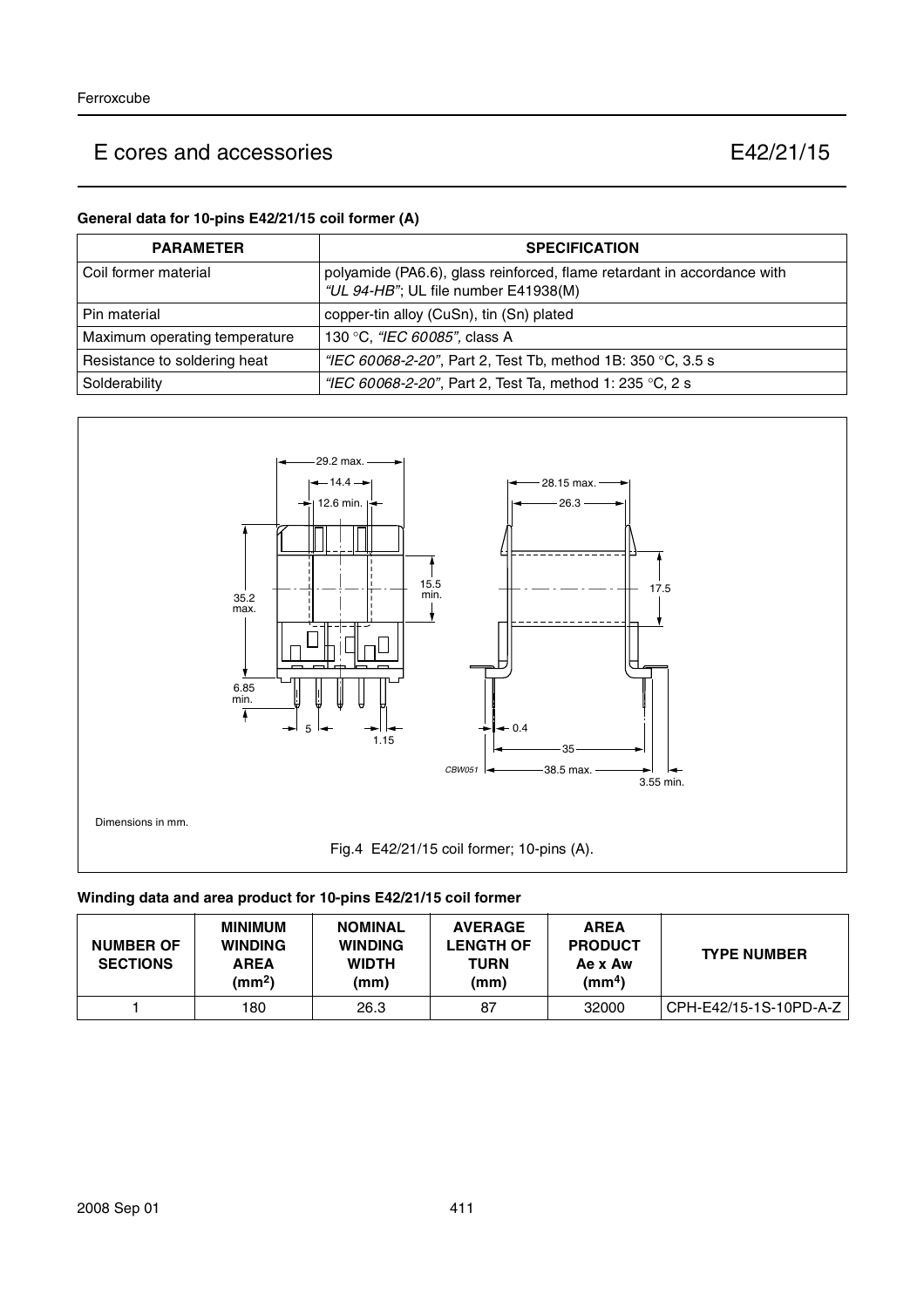## **MOUNTING PARTS**

#### **General data for mounting parts**

| <b>ITEM</b> | <b>REMARKS</b>          | <b>FIGURE</b> | <b>TYPE NUMBER</b> |
|-------------|-------------------------|---------------|--------------------|
| Clasp       | steel, zinc (Zn) plated |               | CLA-E42/21/15      |
| Spring      | steel, zinc (Zn) plated |               | SPR-E42/21/15      |